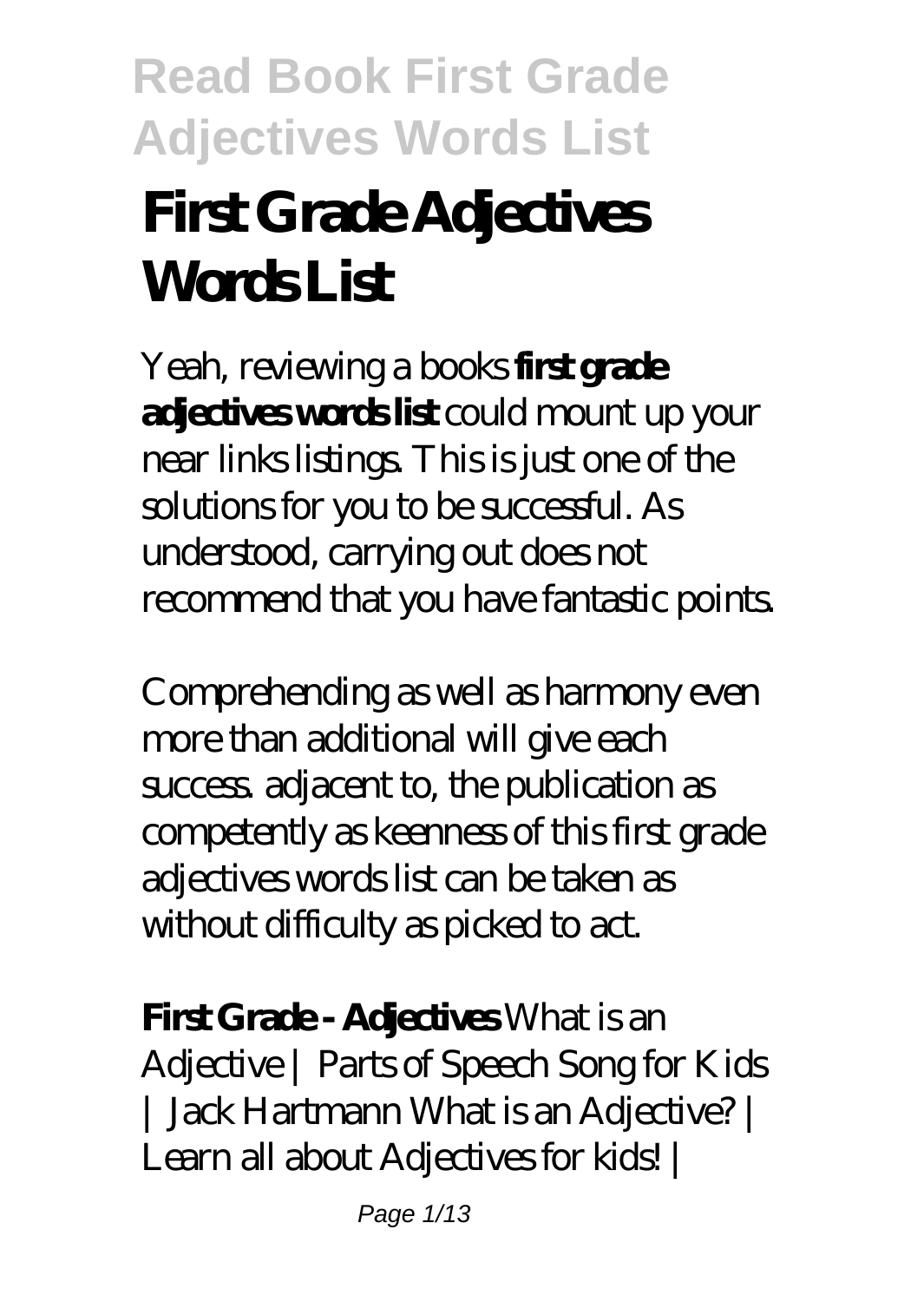*Grades 1-3 Adjectives for Kids | Language Arts Video Lesson*

What is an Adjective? (Adjectives for Kindergarten/First Grade)If You Were an **Adjective** 

Describing Words Adjectives For Kids | Grammar Grade 1 | Periwinkle*Learn Adjectives for Grade 1 Adjectives list for beginners | Easy way to explain Adjectives to kids What is an Adjectives - Adjectives for kids \"Wide Open World of Adjectives\" by The Bazillions* Descriptive Words: List of 150+ Best Descriptive Words in English *Describing words | English | Grade-1,2 | Tutway |* Do You Wanna Learn About Adjectives? (Educational Song For Kids) *Basic English Grammar: Parts of Speech – noun, verb, adjective, pronoun, adverb... 100+ Ways To Avoid Using The Word VERY | English Vocabulary* Practicing Adjectives Using the \"I Spy\" Game *Fun* Page 2/13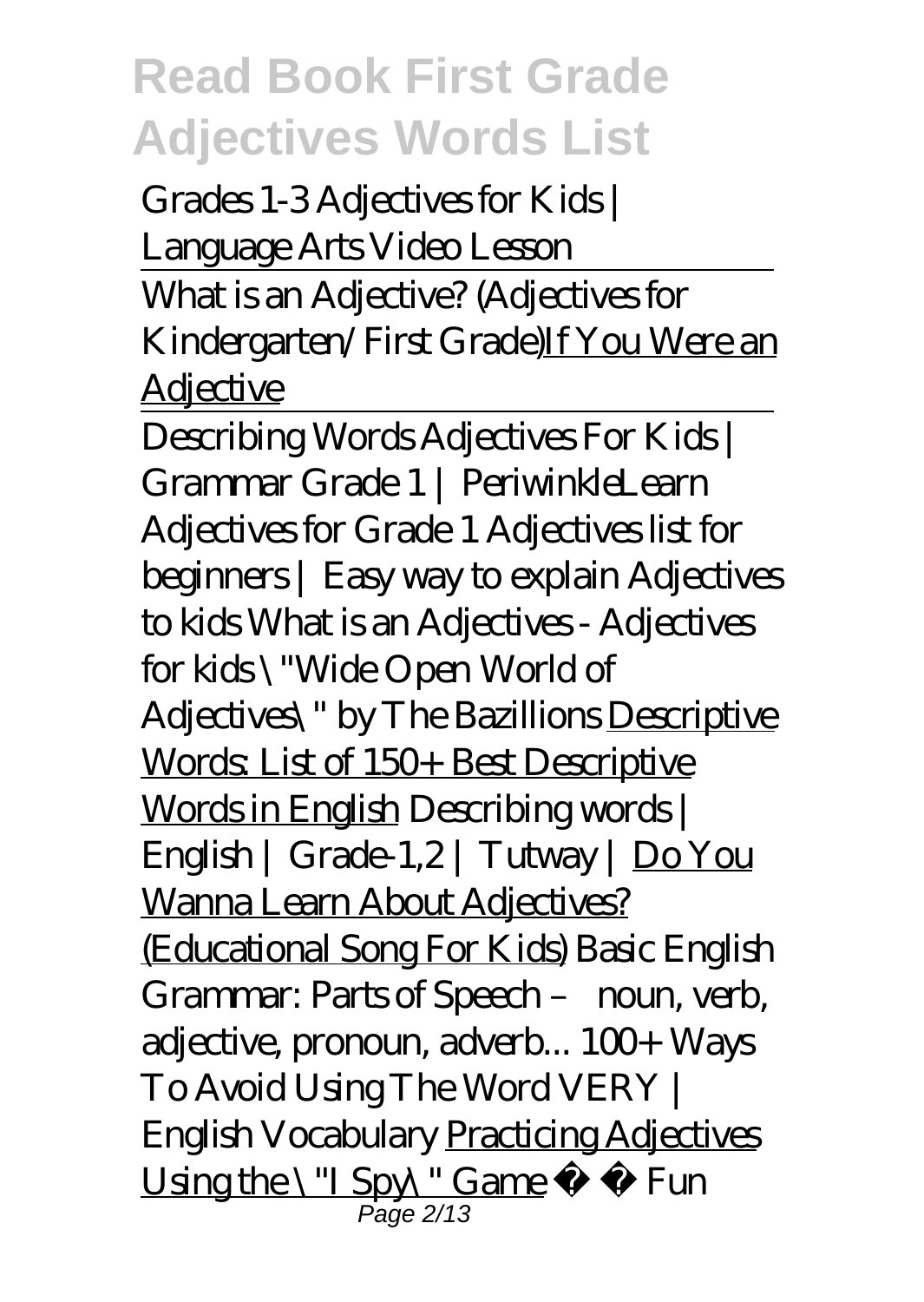*Adjectives (opposites) Song for Kids (With actions!) Preschool - Grade 1 ♬ ♩ Adjectives 1 Song – Learn Grammar – Learning Upgrade App* Teaching Demo Video Adjectives - Opposites in English Schoolhouse Rock: Grammar - Unpack Your Adjectives Music Video 100+ Adjectives to Describe Personality and Character | Character Traits \u0026 Personality Traits *Describing Words* Adjectives - The Describing Words | English Grammar For Kids with Elvis | Roving Genius Adjectives - Describing Words For Kids | English Grammar | Grade 2 | Periwinkle

Adjectives Words for Kids - Adjectives to Descriptive Vocabulary - Elf Kids Videos Describing words for grade 1 | Adjectives | English Grammar | adjectives for class 1 **1000 adjectives in English with examples. 1st Grade Adjectives** First Grade Adjectives Words List Page 3/13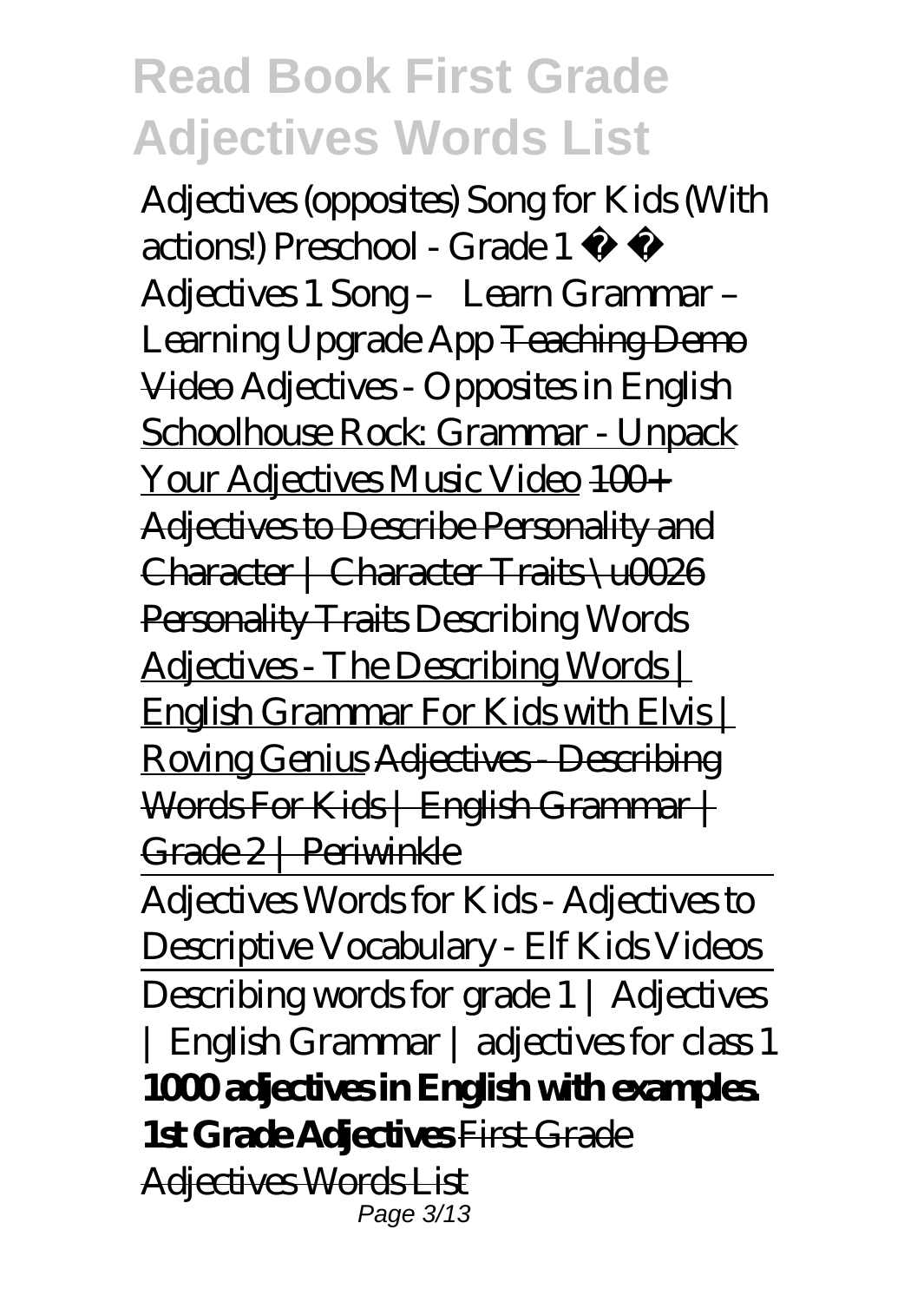Our first grade adjectives worksheets equip students with the practice they need to take their writing to new heights. These worksheets challenge kids to use descriptive language in writing and speaking exercises, select appropriate adjectives from word banks to complete sentences, and compare with adjectives.

1st Grade Adjectives Worksheets & Free Printables ...

Worksheets > Grammar > Grade 1 > Adjectives. Adjectives worksheets for first grade. Identifying adjectives: circle the words in the list that are adjectives. Common adjectives choose the adjective that describes the picture. Choosing adjectives: choose a different adjective for each picture. Using adjectives: complete the sentences with adjectives from the word bank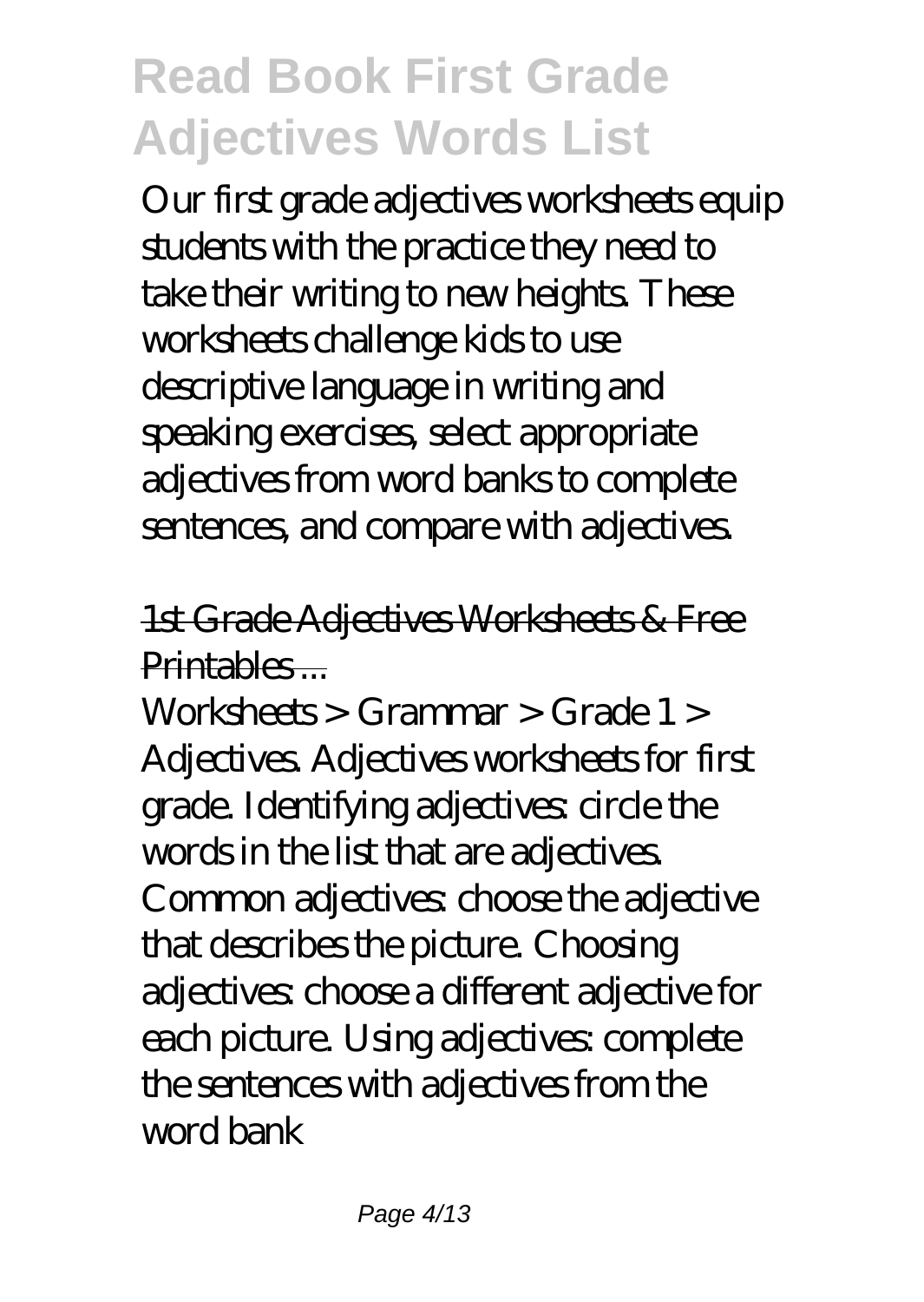Grade 1 Adjectives Worksheets | K5 **Learning** 

1st Grade Adjectives Resources Fuzzy, crisp, delightful, powerful—language becomes more interesting with adjectives. First graders are introduced to the definition of an adjective and where they are used in sentence structure.

### 1st Grade Adjectives Resources | Education.com

Adjectives tell us about the behavior of a noun. The turtle is slow. The selfish man. Adjectives tell us about the taste of a noun. The apple is sweet. The lemon is sour. The crab is delicious. Adjectives tell us about the smell of a noun. The flowers smell fresh. The rice is fragrant. The stinky trash can. Adjectives tell us about the look of a noun.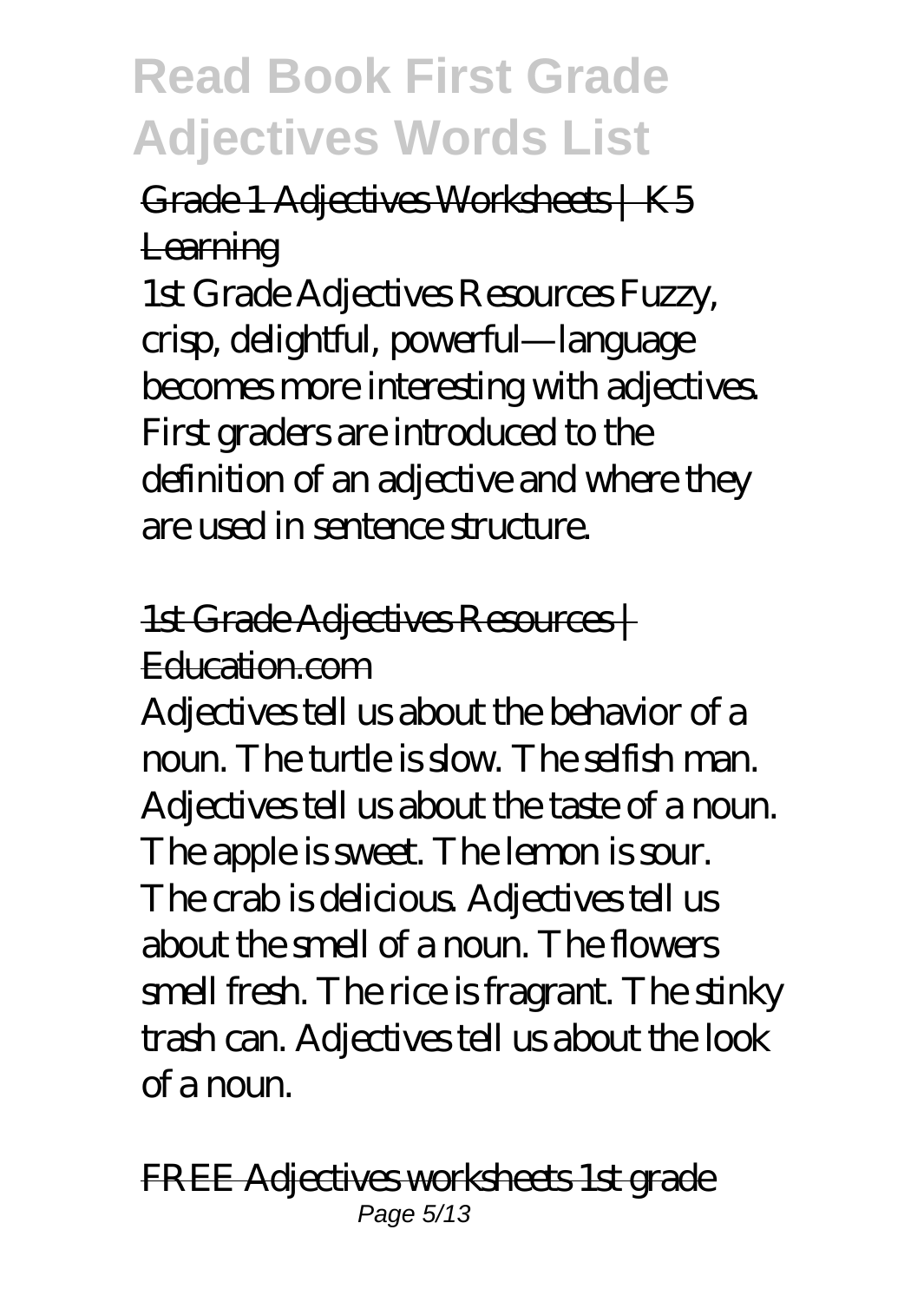www.worksheetsenglish.com First Grade Spelling Words – Free 1st Grade weekly List ... Awesome Adjectives list 2nd, 3rd, 4th Grade- Interesting adjectives list Adjectives are words that describe a noun. Busy Lazy Careless Clumsy Nimble Brave Mighty Meek Clever Dull Afraid Scared Cowardly Bashful Proud Fair Greedy Wise Foolish Tricky Truthful Loyal Happy Cheerful Joyful

### First Grade Adjectives Words Listorrisrestaurant.com

Get Free First Grade Adjectives Words List 1st Grade Adjectives Resources | Education.com List of Adjectives. Preposition quiz. Most common adjectives. absent absorbed abusive acceptable accurate. actually adhesive afraid alert alike alive available average aware. bad better beautiful big broken Page 6/13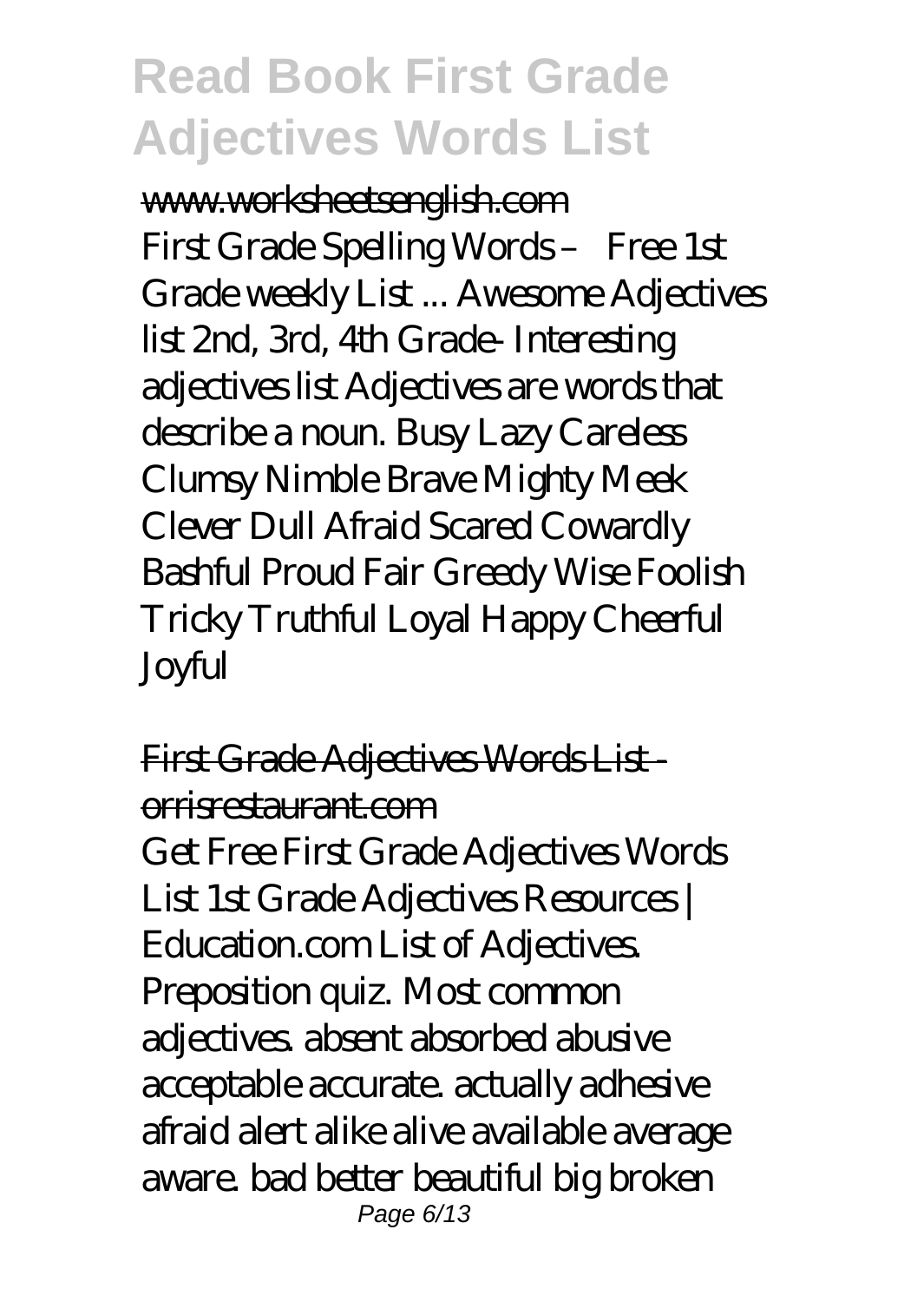black bright. cheerful chubby cloudy clumsy

### First Grade Adjectives Words Listbitofnews.com

Awesome Adjectives list. 21 LoveWell PressFind free storytelling and creative writing resources at

SuperEasyStorytelling.com. Awesome Adjectives list. 2nd, 3rd, 4th Grade-Interesting adjectives list Adjectives are words that describe a noun. Busy Lazy Careless Clumsy Nimble Brave Mighty Meek Clever Dull Afraid Scared Cowardly Bashful Proud Fair Greedy Wise Foolish Tricky Truthful Loyal Happy Cheerful Joyful Carefree Friendly Moody Crabby Cranky Awful Gloomy Angry Worried Excited Calm Bored ...

Awesome Adjectives list - Super Easy **Storytelling** 

Page 7/13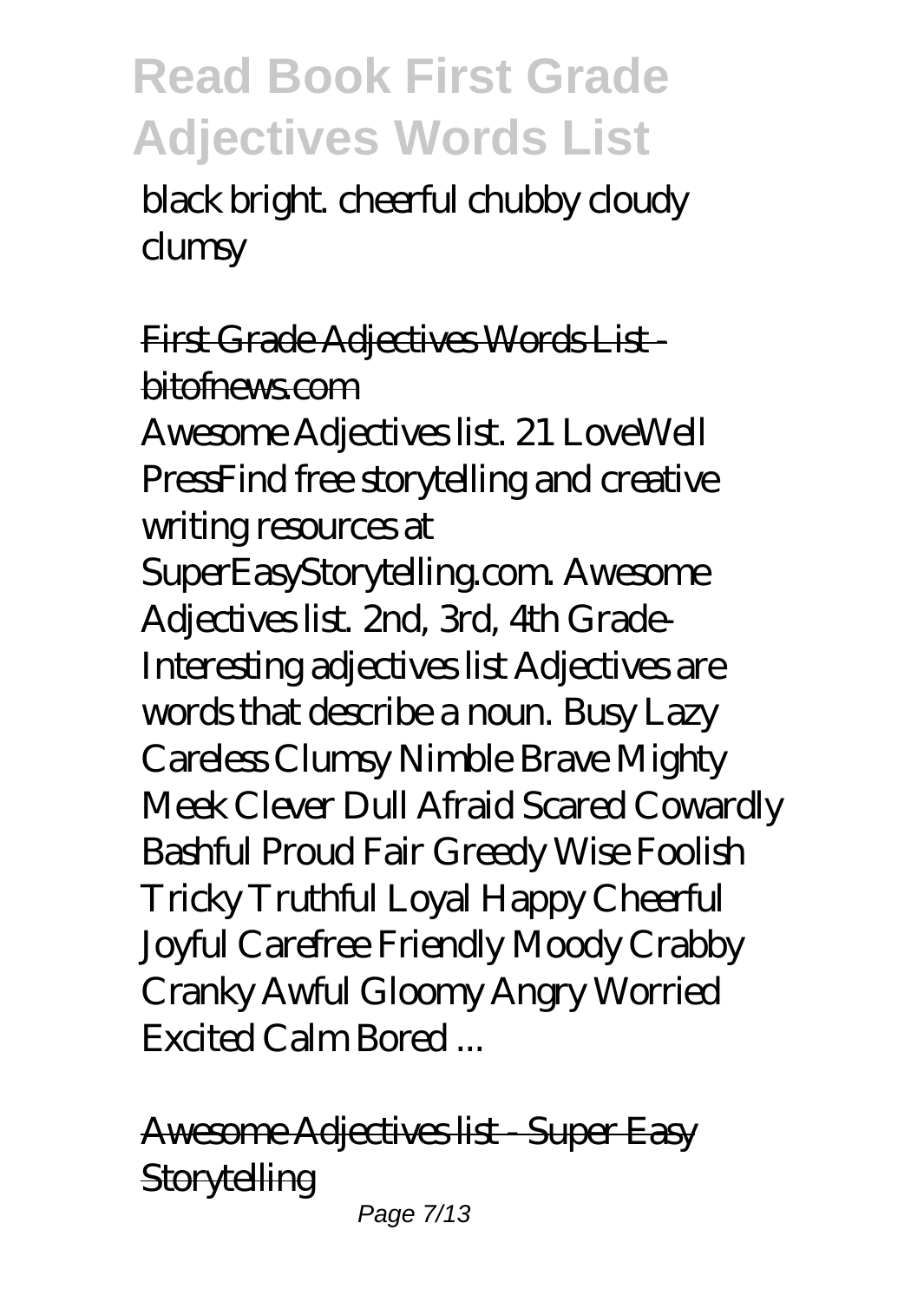Awesome Adjectives List- For Kids Grades 2, 3, 4. Download the adjectives list for kids in 2nd, 3rd, 4th grade: PDF Download-- Awesome Adjectives List (2nd, 3rd, 4th grade)

Awesome Adjectives List | Super Easy **Storytelling** With this adjectives list, you can add some extra detail to your sentences. Explore these 228 adjective words to incorporate into your vocabulary.

#### List of 228 Common Adjectives-

#### YourDictionary.com

We use the Vivid Sensory Adjectives Word List and Sensory Word List for choosing descriptive sensory words to describe a chosen object. I ask students to describe an object to their partners using the word list and see if their partner can guess the object by its description. Page 8/13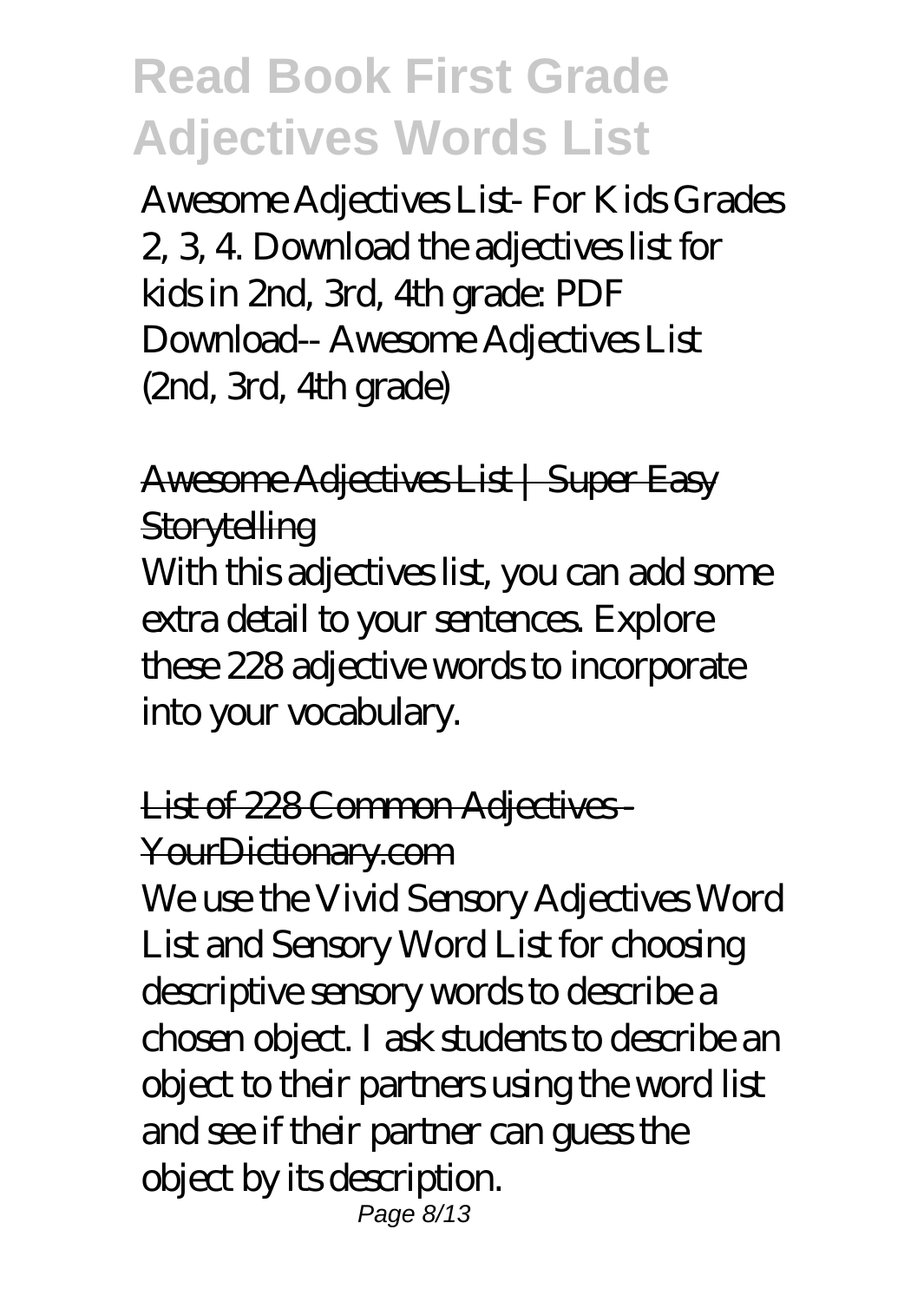### Vivid Sensory Adjectives Word List - BetterLesson

The word list is designed to fit perfectly on 8.5 x 11″ printer paper: Click here for the sight words for first grade printable. A new window will open and you can print directly from there. Below is what the printable will actually look like. A helpful way we use this list of first grade words is to accordion fold it so that one box is ...

# Sight Words for First Grade | pdf printable - Spruce & Bide

Adjectives are used to add information to writing and to provide readers with a fuller, more rounded image of a subject. They are descriptive words that describe a thought, action, object, feeling, person, or even something else. For example, in the phrase, 'the red, shiny car', the words 'red' and 'shiny' are adjectives. Page 9/13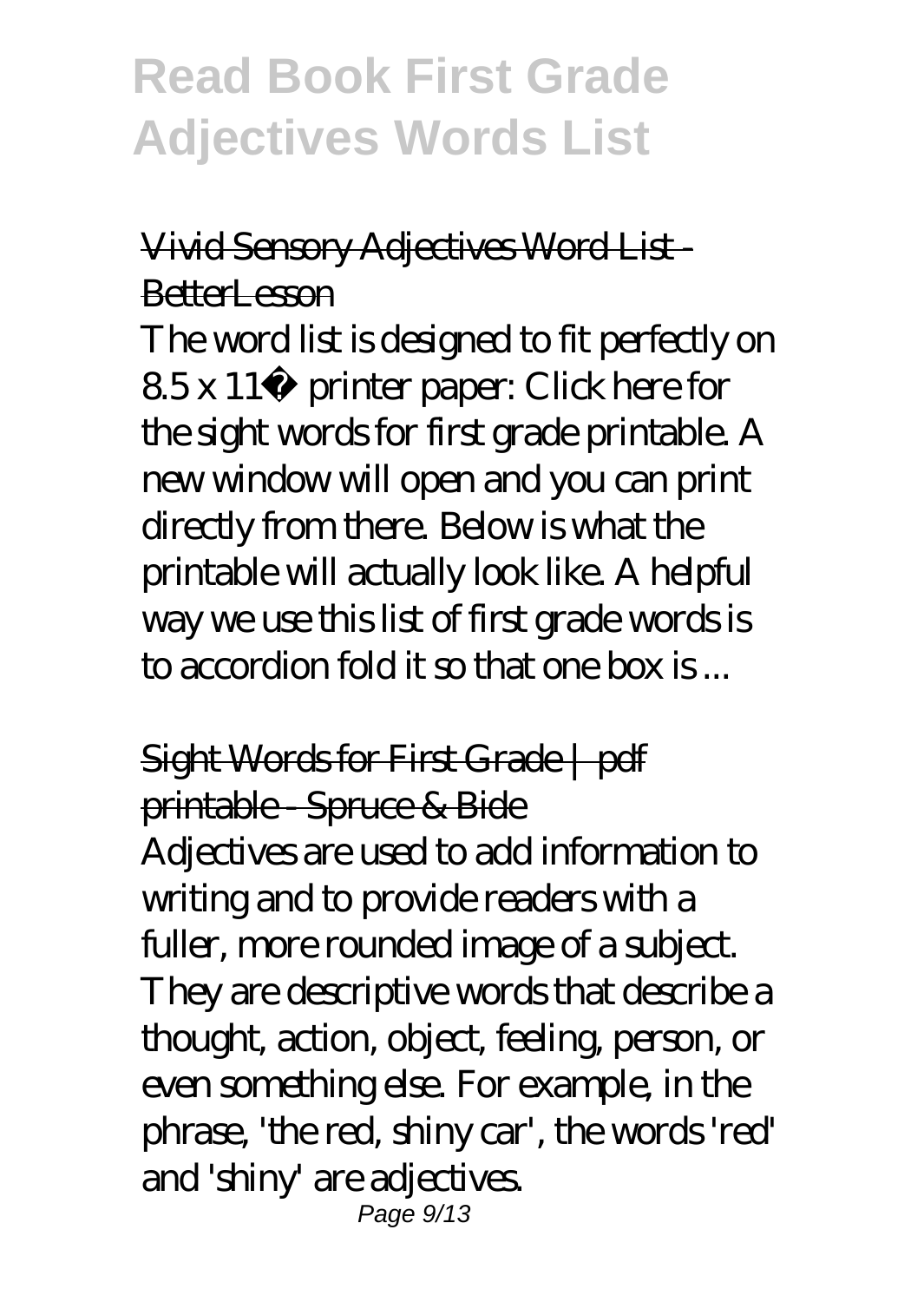### Adjectives For Children | KS1 Primary Resources First Grade Literature - Adjectives

First Grade Adjectives YouTube First Grade Adjective Worksheets. Want to teach your first grade students about describing words? Use this set of 5 worksheets to introduce the concept of adjectives and how they describe nouns.

### First Grade Adjective Worksheets | All Kids Network

actually adhesive afraid alert alike alive available average aware. bad better beautiful big broken black bright. cheerful chubby cloudy clumsy cold comfortable courageous crazy cuddly curly. daily dashing dazzling deeply. defective delightful detailed determined diligent. dirty discreet dispensable dizzy dramatic Page 10/13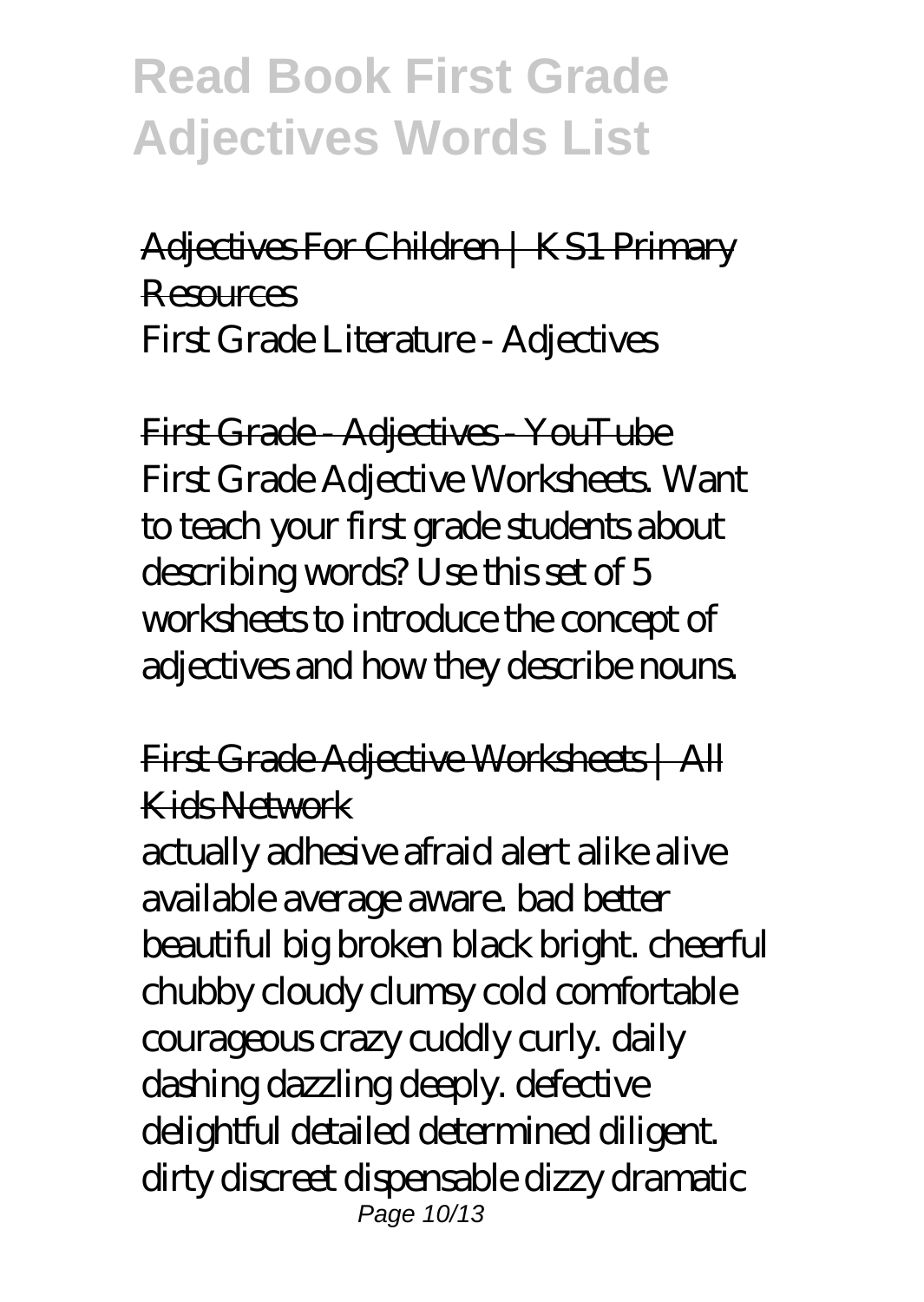dry dull dusty dynamic.

### English Grammar: List of Adjectives Softschools.com

Adjectives - Describing Words For Kids Words that describe the quality of a person, animal, place or thing are called adjectives. Words for numbers, colours,...

Adjectives Describing Words For Kids | English Grammar ...

Jan 19, 2015 - This is a 2 page list to help students find and use a variety of adjectives. There are some of each of the different kinds of adjectives and they are in alphabetical order. Mrs. R.

### A List of Adjectives | List of adjectives Adjective words...

List of adjectives in developmental order: Basic – ahead, alike, afraid, bad, behind, beginning/ middle/ end, big, clean, cold, Page 11/13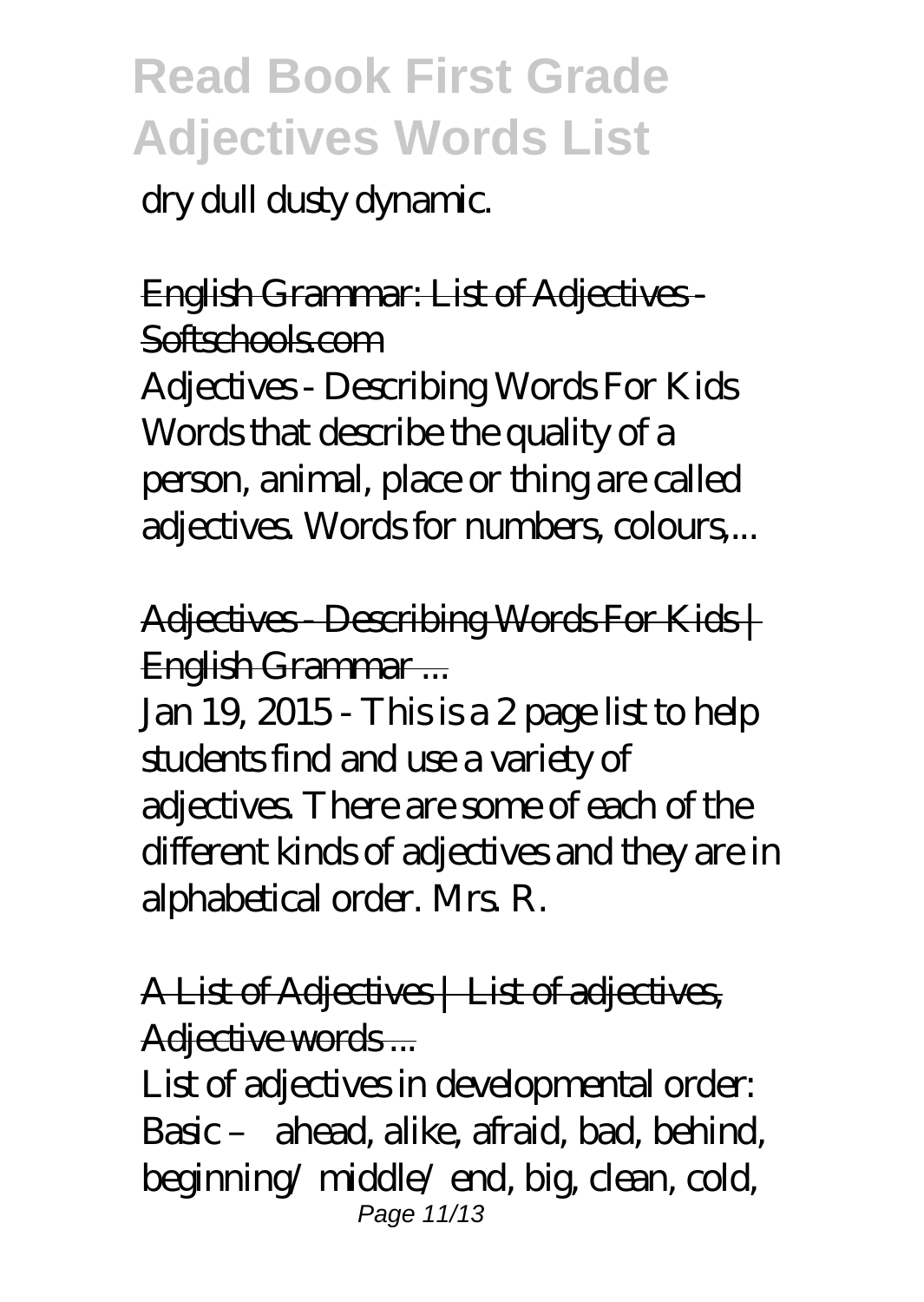(basic colors: black, blue, green, orange,red, yellow), dirty, fake, fast, fat, funny, good, great, happy, heavy, high, hot, hungry, lazy, long, loud, low, mad, many, middle, more, new, nice, old, open, pretty, quiet, real, sad, scary, short, sick, silly, slow, small, strong, tall, thirsty, tired, tricky, upside down, wet, yummy, etc.

Adjectives – word lists, activities, and worksheets | Free ...

First Grade - Adjectives Author: KidsLearningStation.com Subject: 1st grade students will identify adjectives from a list of words and use them to fill in the blanks. Keywords: free printable grammar worksheets Created Date: 6/4/2013 9:17:15 PM